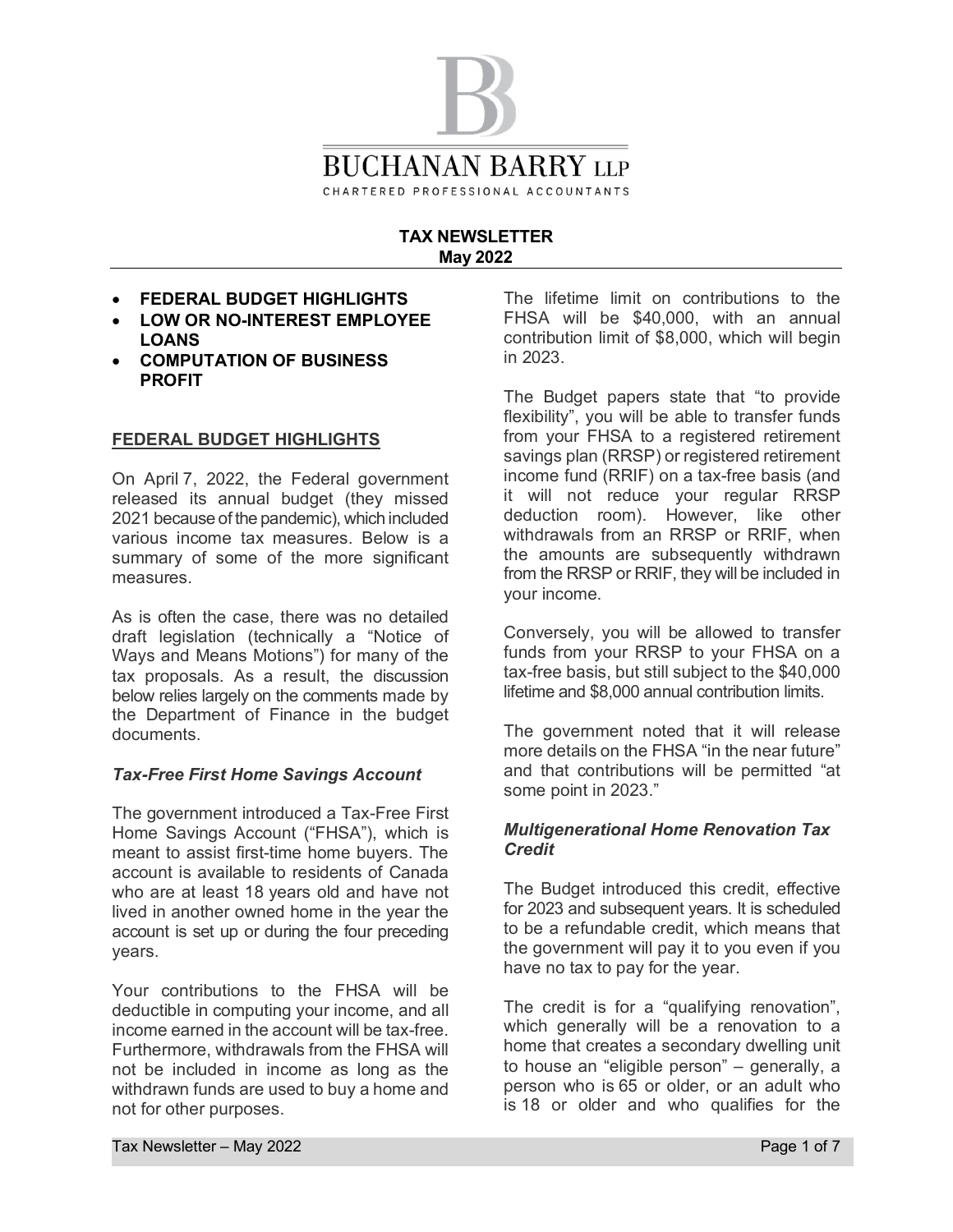

disability tax credit. The renovation must be made for the purpose of having the eligible person live with a "qualifying relation", which includes a person who is 18 years old or more and is a parent, grandparent, child, grandchild, brother, sister, aunt, uncle, niece, or nephew of the eligible person.

The purpose of the credit is to assist in situations where the eligible person lives or moves in with the qualifying relation, and a construction addition to the home, or secondary dwelling unit, is made to the home for the living space of the eligible person.

The credit will be 15% of eligible renovation expenses, capped at a maximum of \$50,000 of expenses (*i.e.*, maximum \$7,500 credit).

The Budget documents indicate that the credit can be claimed by the eligible person or their spouse or common-law partner, or the qualifying relation. Alternatively, it can be shared among these persons, although the total of renovation expenses that can be claimed by all of them remains capped at \$50,000.

The home must be owned by the eligible person, the spouse or common-law partner of the eligible person or the qualifying relation. Additionally, it must be a home where the eligible person and the qualifying relation ordinarily reside, or intend to ordinarily reside within 12 months after the renovation period. The credit is claimed in the year in which the renovation period ends.

As with the Tax-Free First Home Savings Account, we expect more details from the government in the near future.

# *First-Time Home Buyers' Tax Credit*

The existing First-Time Home Buyers' non refundable tax credit will double to \$10,000 for the purchase of a qualifying home in Canada, effective for home purchases on or after January 1, 2022.

## *Home Accessibility Tax Credit*

This credit has been around since 2015. It has been 15% of up to \$10,000 of eligible expenses relating to a home, generally meaning expenses to assist a senior person or disabled person to have more mobility and access to the home (for example, wheelchair ramps, and generally repairs or renovations that improve the person's accessibility around the home).

The Budget increased the dollar limit to \$20,000, effective as of 2022.

## *Residential Property Flipping Rule*

This rule, effective starting in 2023, proposes to apply where you buy a residential home, including a rental property, and sell it within 12 months. If the rule applies, the full profit you make will be included as business income, rather than the 50% inclusion amount for capital gains. In addition, you will not qualify for the principal residence exemption. This is an arbitrary rule, perhaps meant to cool down the housing market, but will not really change the law, since the CRA has for many years been treating sales after less than a year as being business income, and Courts have upheld the CRA's position in most cases.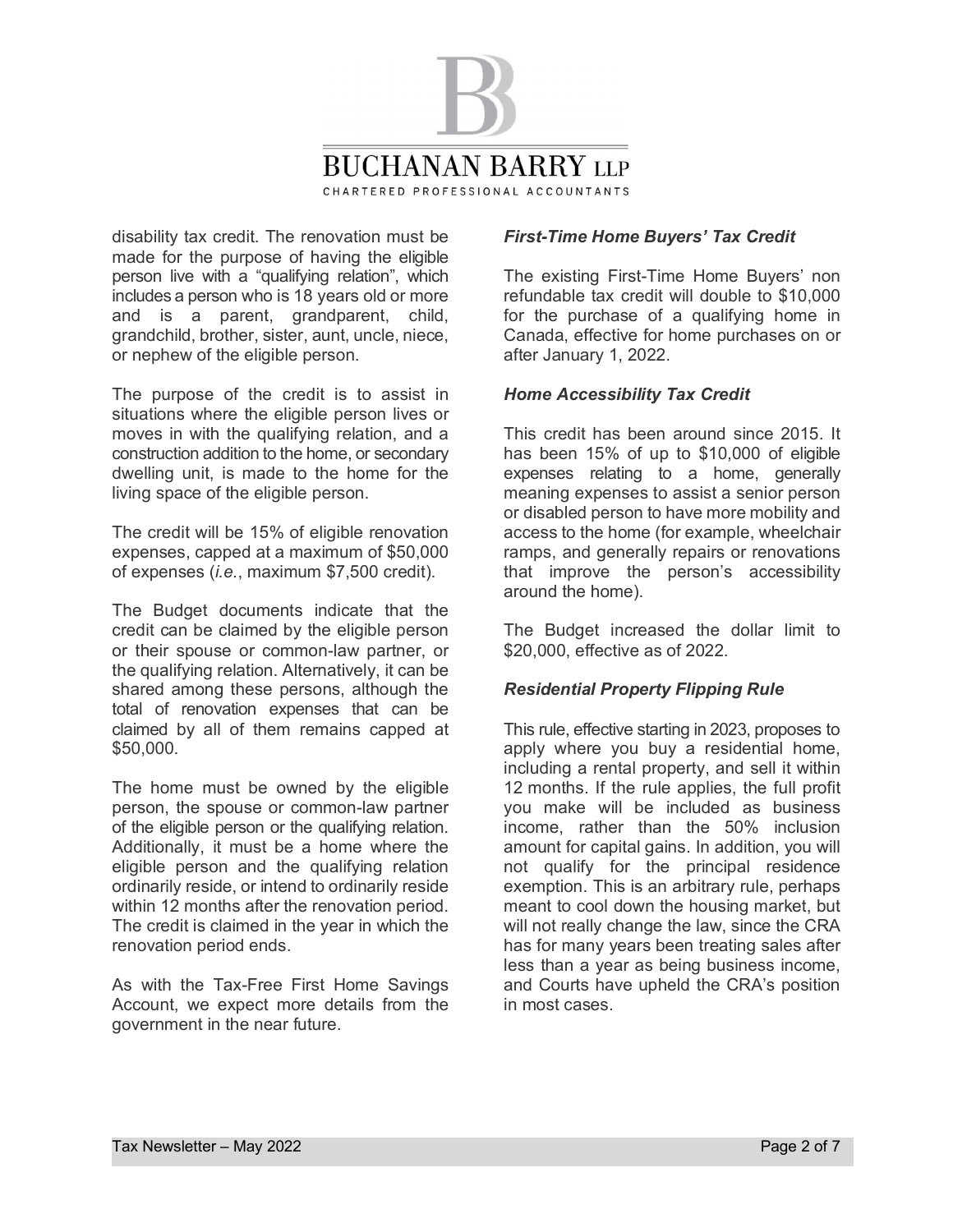

There are several exceptions to this rule where your sale or disposition of the home results from certain "live events". The exceptions will include:

- · Death: a disposition of the property because or in anticipation of your death or that of a related person.
- · Household addition: a disposition because of a related person joining your household, or you joining a related person's household.
- · Separation: a disposition because of the breakdown of your marriage or commonlaw partnership.
- · Personal safety: a disposition because of a threat of your personal safety, such as the threat of domestic violence.
- · Disability or illness: a disposition resulting from you or a related person having a serious disability or illness.
- · Employment change: a disposition because you or your spouse or common-law partner move to work at a new location, or because of an involuntary termination of your employment. In the case of work at a new location, your new home must be at least 40 kilometers closer to the new work location than was your old home.
- · Insolvency: a disposition because of insolvency, or to avoid insolvency.

#### *Medical Expenses Related to a Surrogate Mother or Sperm, Ova or Embryo Donor*

Under current rules, certain expenses relating to *in-vitro* procedures are eligible for the medical tax credit. The Budget broadens the types of expenses that qualify. This

change applies to 2022 and subsequent years. For example, the credit will apply to reimbursements paid to a surrogate mother for her expenses, and expenses for an *in vitro* fertilization procedure or prescription medication related to her pregnancy. The credit will also be allowed for fees paid to fertility clinics and donor banks to obtain donor sperm or ova.

## *Reporting Requirements for RRSPs and RRIFs*

Under current rules, financial institutions must report your withdrawals from registered retirement savings plans (RRSPs) and registered retirement income funds (RRIFs) to the Canada Revenue Agency (CRA). However, they are not required to report the value of these plans.

Beginning in 2023, the institutions will be required to report the fair market value of your plans to the CRA as of the end of the year. According to the Budget, the rationale for this new rule is to "assist the Canada Revenue Agency in its risk-assessment activities regarding qualified investments held by RRSPs and RRIFs." In other words, if you have a very high value in your RRSP (such as due to having invested in stocks that multiplied many times), the CRA wants to review it and make sure that it has not invested in non-qualified or prohibited investments.

## *Flow-through shares*

In general terms, flow-through shares allow investors / shareholders to claim a deduction or credit in respect of certain qualifying expenses incurred by a corporation. The corporation "renounces" the expenses to the investor, who then gets the tax benefit.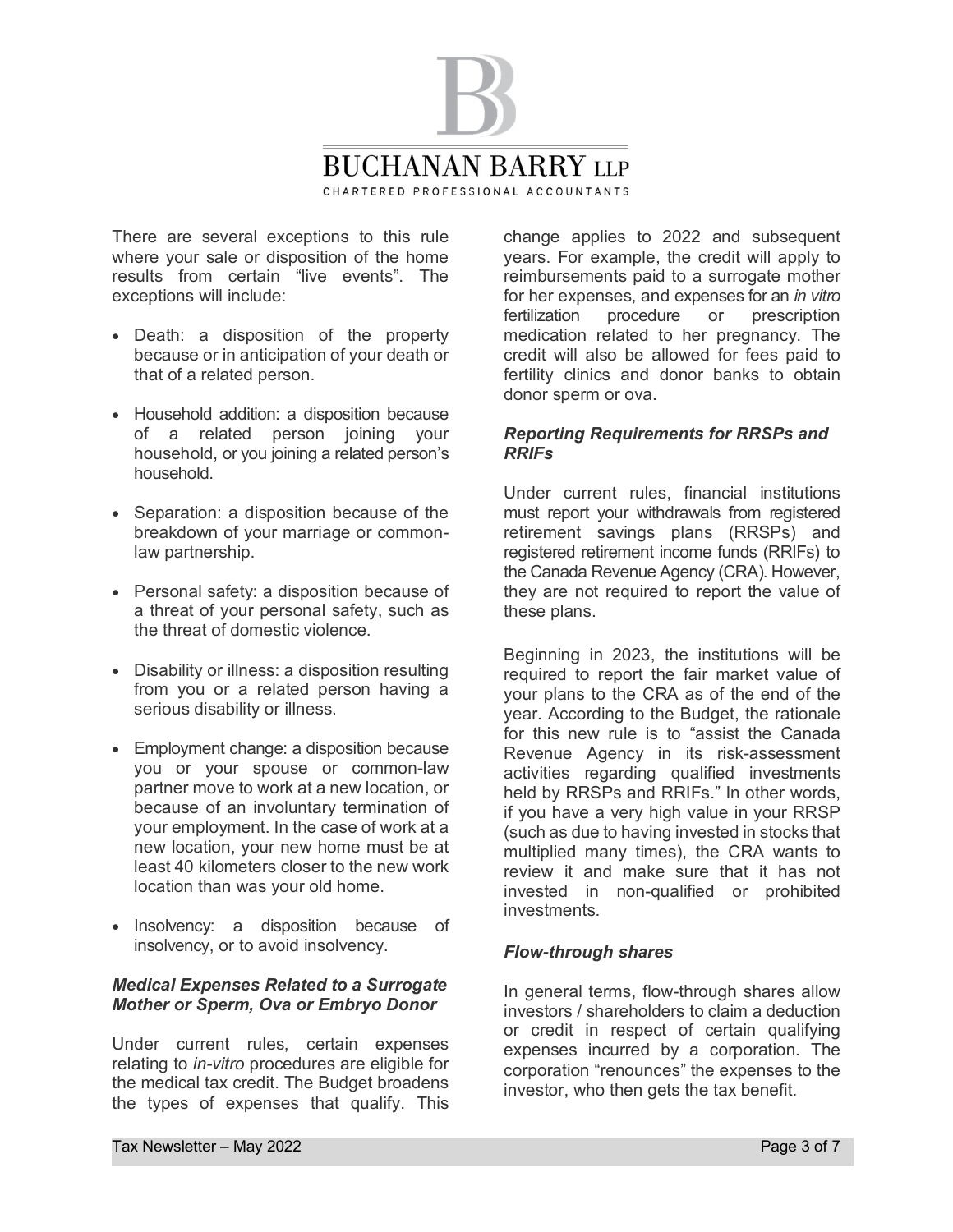

The Budget introduced a new 30% Critical Mineral Exploration Tax Credit for businesses investing in certain minerals. The minerals that will qualify include copper, nickel, lithium, cobalt, graphite, rare earth elements, scandium, titanium, gallium, vanadium, tellurium, magnesium, zinc, platinum group metals and uranium. The new credit applies to flow-through share agreements entered into after April 7, 2022, and on or before March 31, 2027.

At the same time, the Budget eliminated the flow-through share treatment for oil, gas, and coal expenses incurred by a corporation. As a result, a corporation will not be allowed to renounce oil, gas and coal exploration or development expenditures to a flow-through investor. This change will apply to flowthrough share agreements entered into after March 31, 2023.

## *Small Business Deduction*

The small business deduction allows certain Canadian-controlled private corporations (CCPCs) to pay a preferential rate of tax on up to \$500,000 of active business income per year. The federal tax rate is 9%, and the provincial rate depends on the province.

Under current rules, the small business deduction is phased out starting when the CCPC has taxable capital in excess of \$10 million and is totally eliminated once its taxable capital is \$15 million or more.

The Budget allows a more gradual phaseout. Although the deduction is still phased out starting when the CCPC has taxable capital over \$10 million, the phase out will occur between that amount and \$50 million of taxable capital. This new rule applies to taxation years beginning on or after April 7, 2022.

The Budget provides the following examples:

- · a CCPC with \$30 million in taxable capital would have up to \$250,000 of active business income eligible for the small business deduction, compared to \$0 under current rules; and
- · a CCPC with \$12 million in taxable capital would have up to \$475,000 of active business income eligible for the small business deduction, compared to up to \$300,000 under current rules.

## *Amendment to the general anti-avoidance rule ("GAAR")*

The GAAR allows the CRA (or ultimately the courts) to adjust certain tax attributes of a taxpayer. The GAAR can apply where you undertake an avoidance transaction (subject to other conditions). Generally, an avoidance transaction is one that provides you with a tax benefit, unless it was undertaken primarily for *bona fide* purposes other than to get the tax benefit.

The Budget extends the GAAR as a response to a Federal Court of Appeal decision which narrowed its scope. In that decision, the Court of appeal held that the GAAR did not apply to a transaction that resulted in an increase in a tax attribute in a previous year that had not yet been used to reduce taxes in a current year.

The Budget addressed this issue and provides that the GAAR can apply to transactions that affect tax attributes that have not yet become relevant to the computation of tax. This change is effective for notices of determination issued by the CRA on or after April 7, 2022.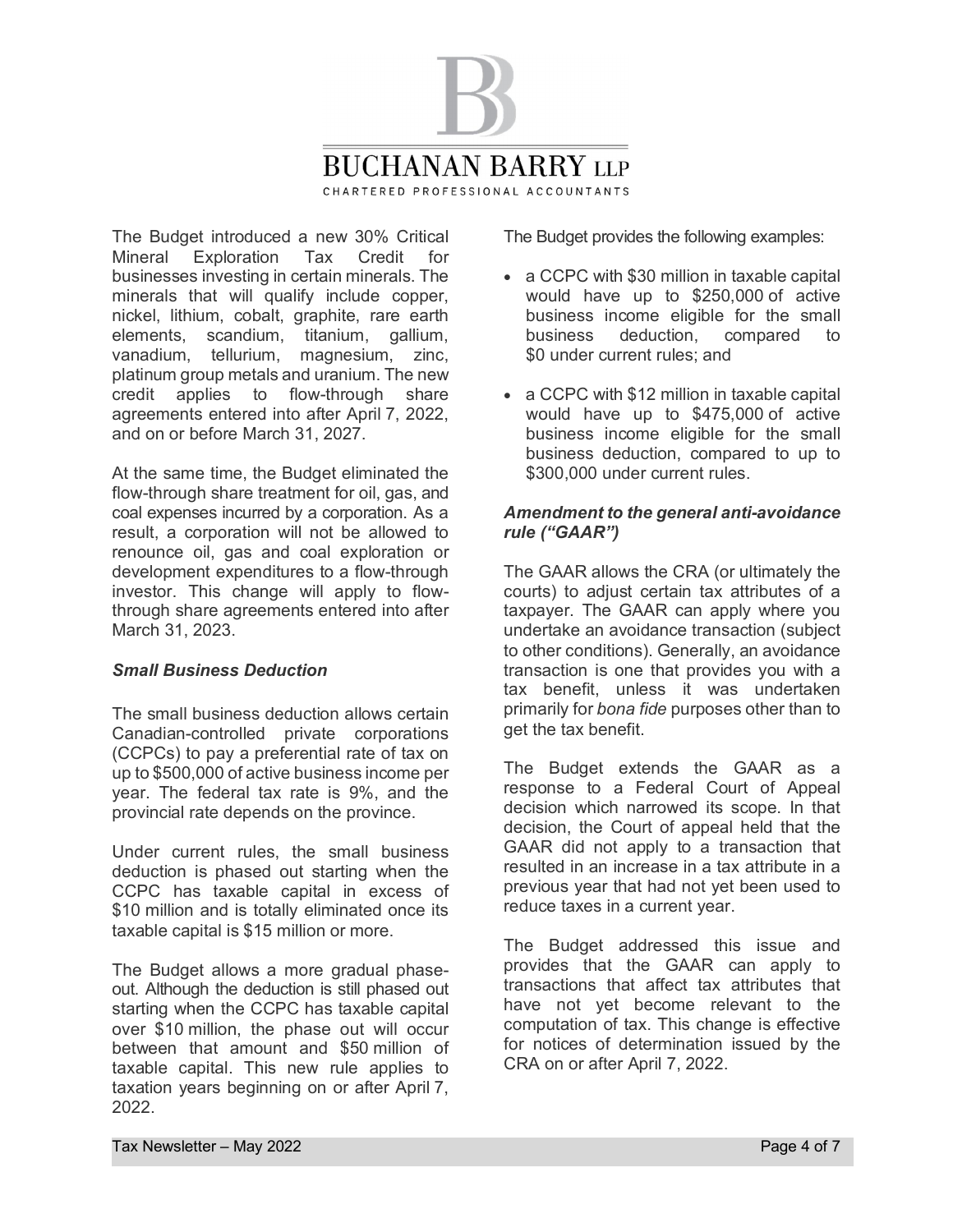

#### *Substantive CCPCs*

As noted earlier, a CCPC is taxed at a preferential rate on business income owing to the small business deduction.

However, it is taxed at very high rates (typically around 50% or more) on its investment income, including taxable capital gains. The CCPC does get a significant refund of the tax if, and when, it pays a dividend to its shareholders.

However, a corporation that is not a CCPC is not subject to those high rates on investment income. The government is concerned that some taxpayers are structuring their private corporations to deliberately fall outside of the CCPC high rates on investment income.

For example, the Budget papers indicate that some taxpayers may seek to avoid CCPC status by continuing a corporation under foreign corporate law, while maintaining Canadian residency.

As a result, the Budget proposes that "substantive CCPCs" be subject to the same income tax regime for investment income that applies to regular CCPCs. Generally, a substantive CCPC will be a private corporation resident in Canada that is not a regular CCPC, but is ultimately controlled by Canadian-resident individuals. Other conditions apply. In most cases, this new rule applies to taxation years that end on or after April 7, 2022.

#### *International Tax Reform*

The Budget indicated Canada's willingness to adopt the two "pillars" of the Organisation for Economic Co-operation and Development's Base Erosion and Profit Shifting initiative (known as the "BEPS"),

which is intended to reduce tax avoidance for multi-national enterprises.

The proposals are quite complex. In general terms, as the Department of Finance explains:

"Pillar One is intended to reallocate a portion of taxing rights over the profits of the largest and most profitable multinational enterprises (MNEs) to market countries (*i.e.*, where their users and customers are located). Pillar Two is intended to ensure that the profits of large MNEs are subject to an effective tax rate of at least 15%, regardless of where they are earned."

More details are expected in the near future. The government has asked prospective stakeholders for their comments and consultation.

## **LOW OR NO-INTEREST EMPLOYEE LOANS**

If you receive a loan from your employer, you may be subject to tax on an "imputed interest" inclusion in your income.

Basically, the amount included in your income for a year will be the amount by which the prescribed rate of interest on the loan during the year exceeds the amount of interest, if any, that you paid on the loan in the year or by January 30 of the following year. For the current quarter of 2022 (April 1 to June 30), the prescribed rate is 1%.

## *Example*

On January 1 of a particular year, you received an interest-free loan of \$100,000 from your employer. We will assume the prescribed rate of interest for the first half of the year is 1% and 2% for the second half.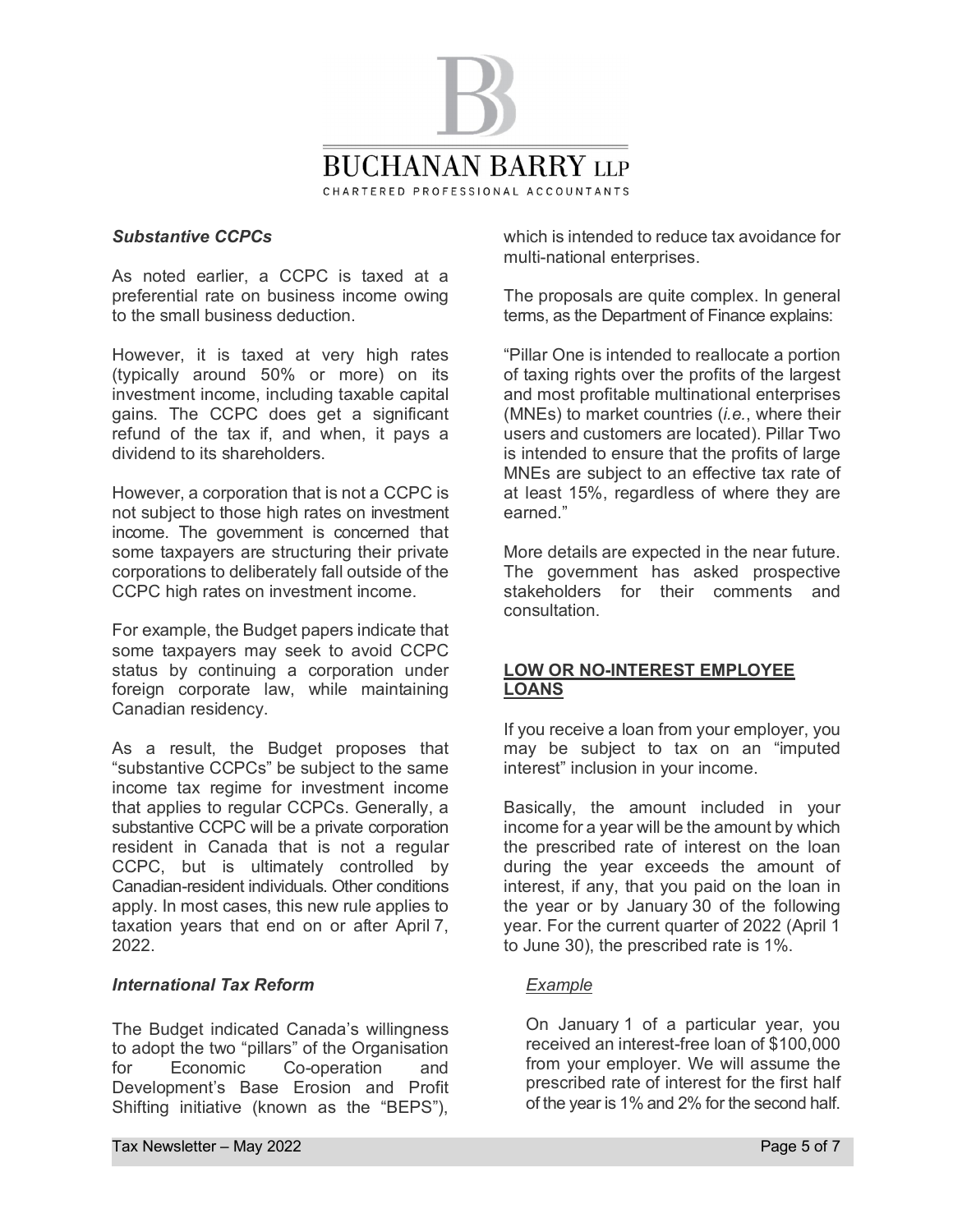

Your income inclusion will equal 1% of  $$100,000 \times \frac{1}{2}$  (since only half of the year) plus 2% of \$100,000 x ½.

So, you would include \$500 plus \$1,000, or \$1,500, in your income for tax purposes. As noted above, if you ended up paying some or all of the interest, the inclusion would be reduced accordingly.

There is an exception to the rule, which basically says that if you pay a reasonable arm's length rate of interest on the loan, there is no income inclusion for you.

So that's the downside of the rule.

There is a potential upside, if you use the loan for the purpose of earning investment income or business income. In such case, you get an offsetting deduction equal to the interest – so in the above example, you would get an offsetting deduction of \$1,500. You can also claim a deduction if you use the loan to purchase a motor vehicle used in your employment duties, but in such case the amount of the deduction will be pro-rated based on your employment use of the vehicle relative to your personal use (since the personal portion is not deductible).

## *Home purchase loan*

If you use the loan to purchase a home in which you live (so this doesn't include a property you rent out to someone else), the prescribed interest rate is capped at the rate at the time of the loan. The cap lasts for 5 years. If the loan remains outstanding after 5 years, then a new cap kicks in based on the prescribed rate of interest at that time.

So, if the prescribed interest rate increases over time, you will only be taxed on the lower prescribed rate that was in effect at the time

of the loan. Right now – April through June 2022 – is likely the last quarter that the rate will be at 1% (as it has been since July 2020), as interest rates are rising.

## *Forgiveness of loan*

If your employer subsequently forgives the repayment of the principal amount of the loan, then the remaining unpaid principal amount is fully included in your income. Although that result might seem a bit harsh, the rationale is that your employer gave you some money, which you didn't have to repay, so that it's similar to them giving you extra remuneration for your work.

## **COMPUTATION OF BUSINESS PROFIT**

There are major differences between income tax rules and financial accounting rules.

However, in one area, there is significant overlap. That area is the computation of business income or profit.

Thus, for income tax purposes, in most cases the basic rule is that you start with the net income or profit for financial accounting purposes. But, since there are still some differences between the tax and accounting rules, you make adjustments based on those differences. For example, if an amount is deductible for accounting purposes but not deductible for tax purposes, you add back that amount when converting the accounting business income to income for tax purposes. Or if an amount is deductible for tax purposes but not accounting purposes, then you deduct that amount when converting from accounting to income for tax purposes.